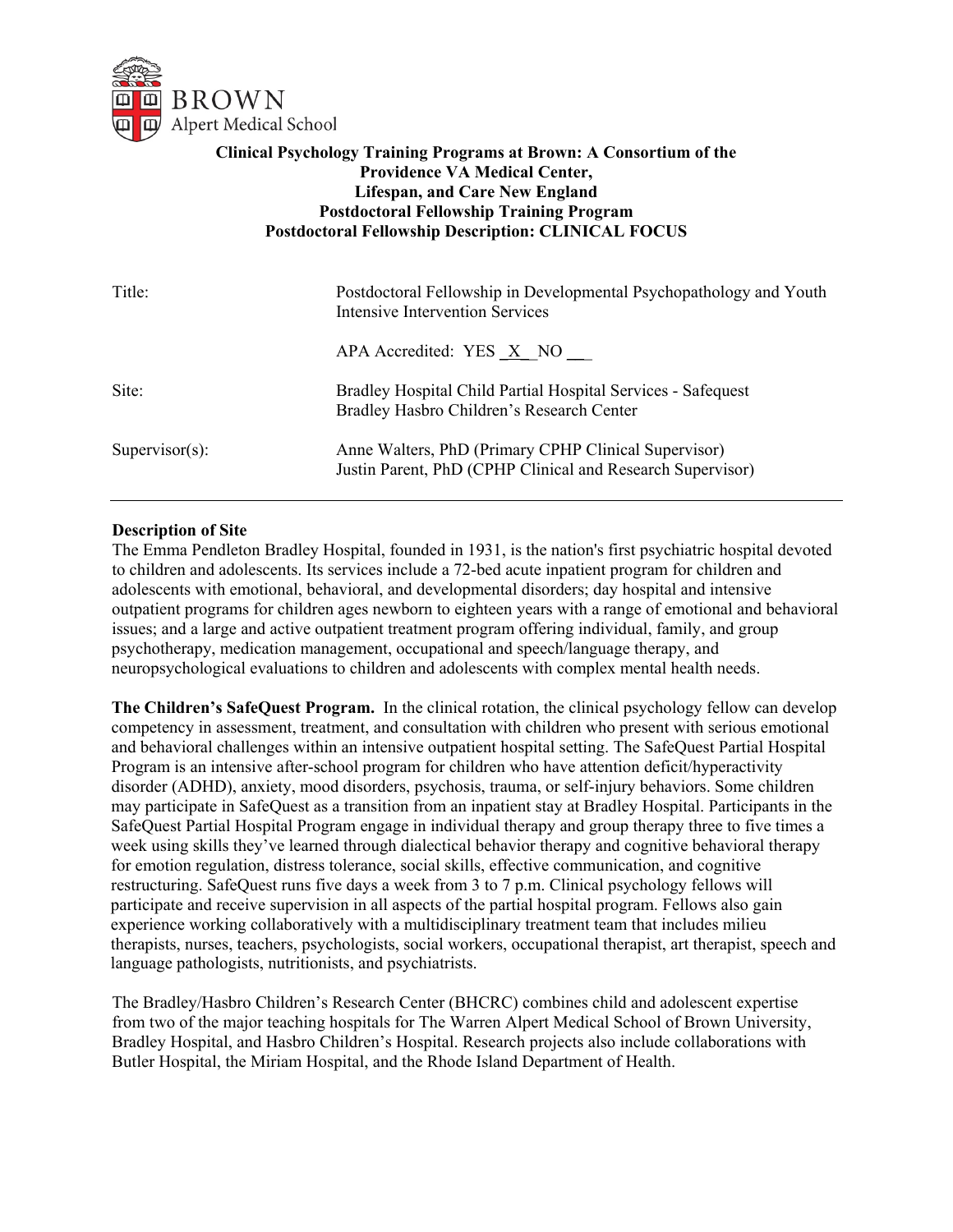**Developmental Psychopathology Research**. The Postdoctoral Fellow will collaborate on an NIMHDfunded R01 under the direction of Dr. Justin Parent. The research emphasis will be on understanding how enhancing family well-being (e.g., parenting, parental psychopathology, coparenting) alters stress-related physiological systems among at-risk youth and potentially ameliorates the biological embedding of adversity. The fellow will assist with data analysis and manuscript preparation focused on the impact of participating in Behavioral Parent Training on child DNA methylation and epigenetic clock. The fellow will also explore biomarkers of treatment response patterns. The goal of this research is to develop biological-informed, personalized approaches for risk identification and prevention/intervention, together resulting in the reduction of health disparities. The current project involves a supportive multi-disciplinary team with substantial expertise in clinical and developmental psychology, public health, quantitative methods, bioinformatics, and epigenomics.

# **Fellowship Aims**

- 1. To provide the fellow with broad post-doctoral training in the area of assessing and treating severe psychiatric illness in childhood and adolescence.
- 2. To enable the fellow to gain experience in the delivery of individual, family, and group evidence -based interventions for children, adolescents and their families.
- 3. To provide the fellow with a strong working knowledge of translational science, including the integration of biological mechanisms and clinical intervention methods.
- 4. To provide the fellow with research and clinical training in preparation for a clinician scientist career that fluidly blends applied intervention and biological mechanism science

# **Fellowship Timeline**

The duration of the fellowship is 1 year, with an additional year contingent upon satisfactory progress. The anticipated start date is July or August of the training year. The proposed breakdown is 40% research time on a parenting intervention and epigenomics R01, 50% clinical services devoted to the Children's SafeQuest Program, and 10% for didactic activities (grand rounds, post doc seminar, Friday research seminars).

# **Clinical Activity Plan (50%)**

50% of the Fellow's time will be devoted to clinical activities. To ensure that the fellow receives a high level of clinical training in the area of assessment and treatment, the following activities will be required during the fellowship:

- Treatment services: The Fellow will conduct evidence-based individual, group, and family therapy. The fellow will also supervise the provision of skills-based groups for patients.
- During clinical rotations, the Fellow's time/effort will be devoted to the provision of treatment services.
	- a. Individual psychotherapy (up to 6 hours/week)
	- b. Family psychotherapy (up to 2 hours/week)
	- c. Group-based psychotherapy (2 hours/week)
- Clinical assessment: The Fellow will conduct clinical and diagnostic evaluations of children and adolescents as part of the program's intake process. 2 hours/week may be devoted to clinical and diagnostic evaluations.
- Clinical administration: The Fellow will participate in rounds, staff meetings, teams, and will be actively involved in treatment planning and program development activities in addition to completing all required documentation and clinical administrative duties.
- **Licensure:** The Fellow will apply for licensure as a Psychologist in the State of Rhode Island. This includes applying for temporary licensure prior to starting fellowship.

# **Research Activity Plan (40%)**

40% of the Fellow's time will be spent on research activities including collaborating on and conceptualizing research projects; analyzing epigenome and intervention/prevention data; writing scientific manuscripts for publication and presentations. Familiarity with data analysis in R or Mplus and